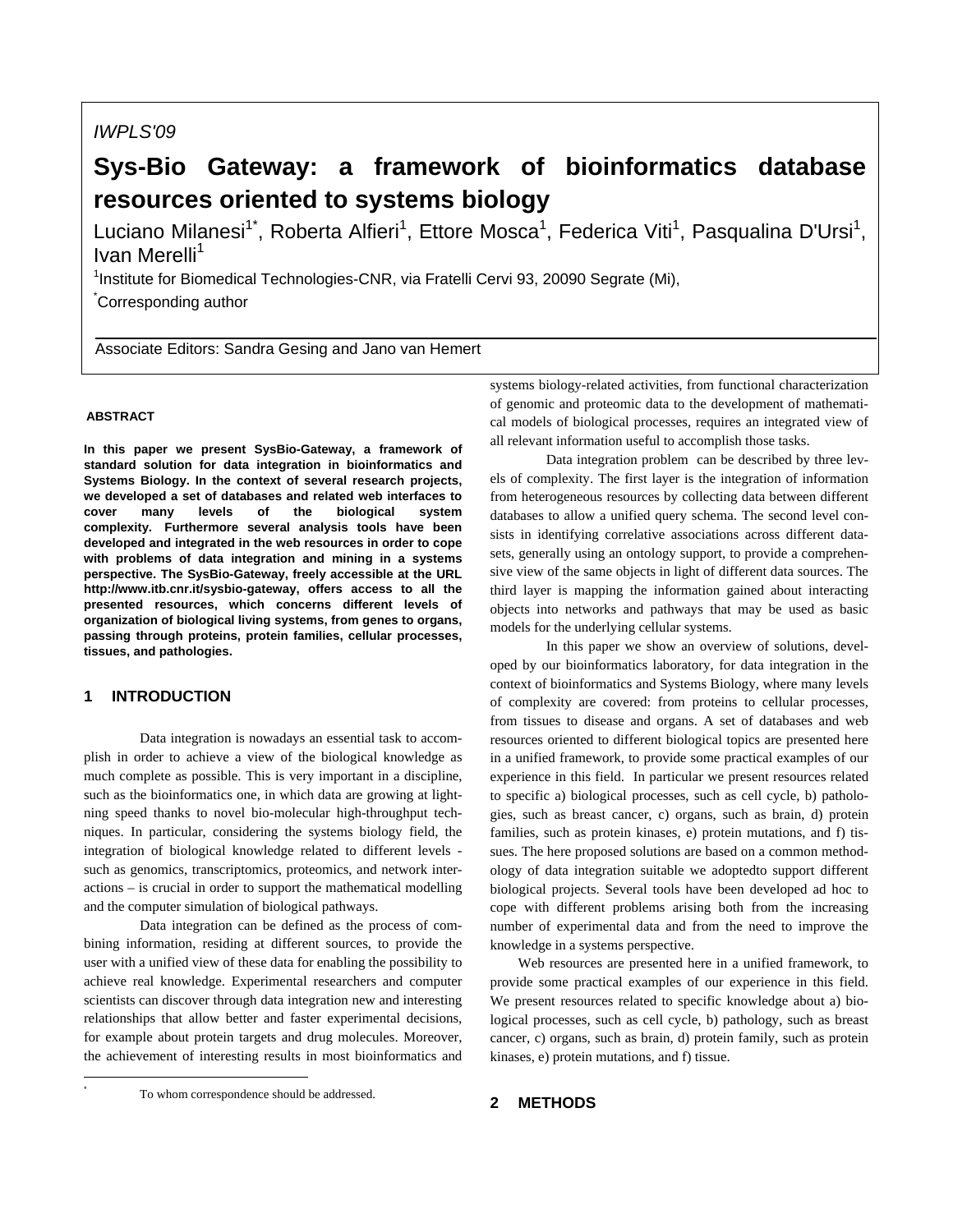All the presented databases rely on a data warehouse approach, which requires collection and transformation of heterogeneous data coming from different sources to make them accessible by the scientific community though a unified query schema. This model is typical of data integration and differs from the normalized databases, designed to support data integrity, which are widely used to maintain primary resources. While many data warehouses solutions used in bioinformatics provide generic query interfaces applicable to all the data they contain, our system allows the construction of queries that extract and filter information derived from the original resources. This integration improves the usability of the information, but data must be fitted into unique format that takes into account the relationships between the different sources.

 The implementation of our relational databases is always managed by a MySQL server. The primary data are collected with a series of Perl scripts which retrieve data from external resources, transform them in a compliant format and load them into the warehouse data model. The developed resources are all freely accessible through web interfaces which are made up of a set of HTML pages dynamically generated from PHP scripts, in order to provide information in specific reports created for responding to specific requirements related to the biological problem of interest. Besides the integration problem, the analysis of large quantity of experimental data in a Systems Biology perspective has been tackled by developing a number of specific tools integrated in the web resources. Some examples available through the SysBio-Gateway are:

- a high performance tool for the simulation of Ordinary Differential Equation relying on mathematical models based on Xppaut
- a tool for the visualization of the Protein Data Bank protein structure and correlated Connolly surfaces
- a set of tools for the analysis of protein-protein interactions network (search for the first neighbourhood, search for shortest path and common annotations)
- a tool for modelling the protein mutant starting from Single Nucleotide Polymorphism data which relies on Modeller
- a tool for pathological image processing oriented to support tissue microarray analysis.

 In order to guarantee data sharing and structuring, developed databases are enriched by a underlying crucial feature: the ontological support. Exploited ontologies concern all levels of molecular biology, from genes to proteins to pathways, even covering tissues and diseases aspects. As example, we used Gene Ontology for genes annotation and KEGG Pathway Ontology (derived from the hierarchical organization of KEGG pathways) for biological networks. For their intrinsic structure, that is more complex than a simple recognized vocabulary, ontologies are used

in the developed resources to enrich to the informative content. Ontologies provides not only the availability of a commonly accepted vocabulary, which facilitates data sharing and information querying, but also increases the performance of statistical and analytical studies. The hierarchical graphs, which represent ontologies backbone, can in fact support the generation of novel knowledge, leading to the creation of new relationships among biological entities or to the deduction of new associations.

 In the context of Systems Biology, another service provided by our infrastructure is a high performance framework for the numerical simulation of molecular models and an associated parameters values estimation tool. In fact, uncertainty of parameters values is one of the greatest problem in the development of new cellular models and *in silico* parameters estimation is one of the most common adopted solutions. Our system provides a global optimization algorithm, which relies on an evolution strategy, that can be employed on the top of the simulation engine to accomplish parameter estimation of complex mathematical models. Due to the high computational load needed for the parameter estimation of large networks, we implement this system using a distributed paradigm which can also be used in the context of grid computing technologies. Relying on a data parallel approach it is possible to handle the parameters estimation of complex models using large computational facilities, which is very useful for example in the case of cell cycle related models.

# **3 RESULTS**

 We propose here a standard solution for the implementation of bioinformatics framework, by collecting our experiences in the SysBio-Gateway, which embraces different levels of organization of biological living systems by linking, integrating and analysing heterogeneous data that vertically lead from genes to organs, passing through proteins, protein families, cellular processes, tissues, and pathologies. This approach has been tested for different databases implementations, such as:

- Cell Cycle
- G2S Breast Cancer
- Gene Nerve Cell
- Kinweb
- ProCMD
- TMA Rep

SysBio-Gateway is freely accessible at the URL, <http://www.itb.cnr.it/sysbio-gateway>. In this page (Fig.1) the user can directly access the resources held in the gateway web page, handle and analyse data according to specific demands coming from the bioinformatics and the Systems Biology communities.

#### **3.1 Cell Cycle Database**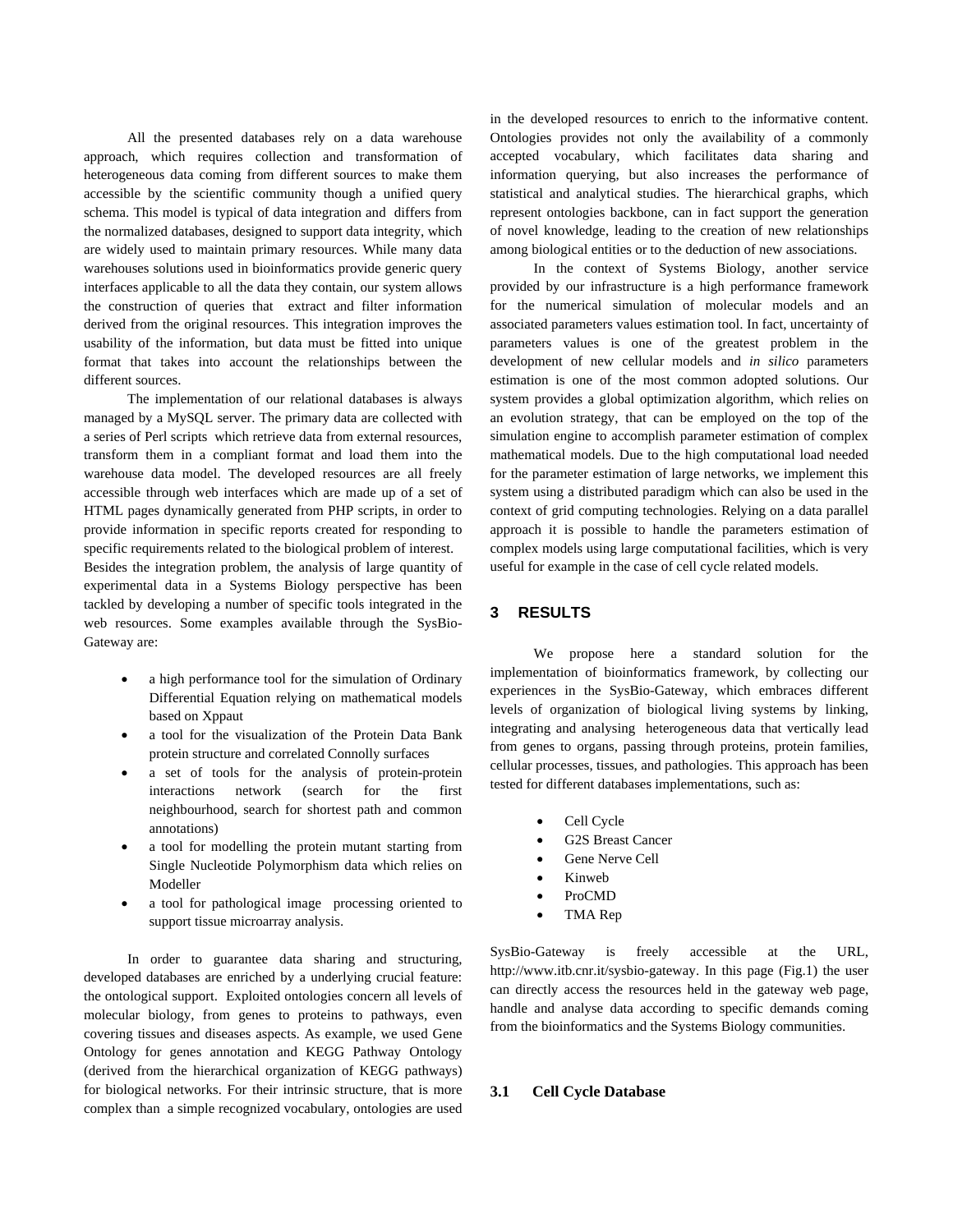The cell cycle is one of the biological processes most frequently investigated in systems biology studies and it involves the knowledge of a large number of genes and networks of protein interactions. A deep knowledge of the molecular aspect of this biological process can contribute to making cancer research more accurate and innovative. In this context the mathematical modelling of the cell cycle has a relevant role to quantify the behaviour of each components of the systems. The mathematical modelling of a biological process such as the cell cycle allows a systemic description that helps to highlight some features such as emergent properties which could be hidden when the analysis is performed only from a reductionist point of view. Moreover, in modelling complex systems, a complete annotation of all the components is equally important to understand the interaction mechanism inside the network: for this reason data integration of the model components has high relevance in systems biology studies.

The Cell Cycle Database [1], intended to support systems biology analysis on the cell cycle process, starting from two organism, yeast and mammalian, that present a high evolutionary molecular conservation between them. The database integrates information about genes and proteins involved in cell cycle process, stores complete models of the interaction networks and allows the mathematical simulation over time of the quantitative behaviour of each component. To accomplish this task, we developed, on the top of the database, a web interface for browsing information related to cell cycle genes, proteins and mathematical models. In this framework, we implemented a pipeline which allows users to deal with the mathematical part of the models, in order to solve under different conditions the Ordinary Different Equation systems that describe the biological process. In this way the resource is useful both to retrieve information about cell cycle model components and to analyze their dynamical properties.

This integrated system aims to become a useful resource for collecting all the information related to actual and future models of this network. The flexibility of the database allows the addition of mathematical data which are used for simulating the behaviour of the cell cycle components in the different models. Coupling structure and dynamical information about models Cell Cycle Database allows to achieve system-level properties, such as stable steady states and oscillations.

#### **3.2 G2S Breast Cancer**

 The study of breast cancer and its development involves the knowledge of a large number of genes and molecular interactions and thus the systems biology approach is essential to describe the processes related to the pathology and to perform useful predictions. For the effective application of the systemic approach it is essential to arrange information about genes, cellular pathways and interactions that they undertake. These annotations are publicly available in bioinformatics resources and their integration produces an information enrichment, allowing, for example, the clustering of breast cancer genes by common signatures or the suggestion of possible annotations for not yet annotated genes. The Genes-to-Systems Breast Cancer (G2SBC) Database [2] is a bioinformatics resource that collects information about breast cancer genes, proteins and mathematical models and provides a number of tools to analyse the integrated data. Protein-protein interactions data are used to suggest new possible annotations and the link with the Cell Cycle database allows the simulation of cell cycle mathematical models beginning from breast cancer molecular alterations. Taking advantage from the multi-level approach, due to the consideration of both the "building-blocks" level (genes and proteins) and the systems level (molecular and cellular systems), the G2SBC Database enables predictions and new hypothesis formulation.

#### **3.3 Gene Nerve Cell Database**

 In the past few years the new research field of neuroinformatics has strongly emerged. Two main aspects must be highlighted in his context: the interplay of structural, chemical and electrical signals in nervous tissue and the importance of modelling such signals. The great amount of qualitative experimental data in neuroscience represents the starting point to expand the nerve cell modelling in new directions, especially in the development of gene and protein interaction networks. The aim of this new discipline is thus to gather the application of computational models and analytical tools and the improvement of neuroscience knowledge. Moreover in the nervous system a great importance must be given to the study of the molecular processes, and the knowledge about the key players (genes and proteins) involved in such processes should be as much complete as possible. The study of nerve cells, neurons and, more in general, brain and its development involves information regarding a large number of genes and molecular interactions. Thus the systems biology approach is essential. Starting from the integration of genes and proteins interaction data with experimental data it is possible to develop new discovery strategies in brain studies.

 In this context we propose a new data integration system, the "Gene Nerve Cell Database" [3], a resource to support neuroinformatics research which contains up to date information regarding the mouse genes which have brain-specific gene expression patterns. The list of genes specifically expressed in the nervous system was built starting from the Mousebrain Gene Expression Map (BGEM) and the Allen Brain Atlas. Other genes were taken from literature, including the available web resources.

#### **3.4 Kinweb**

 Protein kinases are a well defined family of proteins, characterized by the presence of a common kinase catalytic domain and playing a significant role in many important cellular processes, such as proliferation, maintenance of cell shape, apoptosys. In many members of the family, additional non-kinase domains con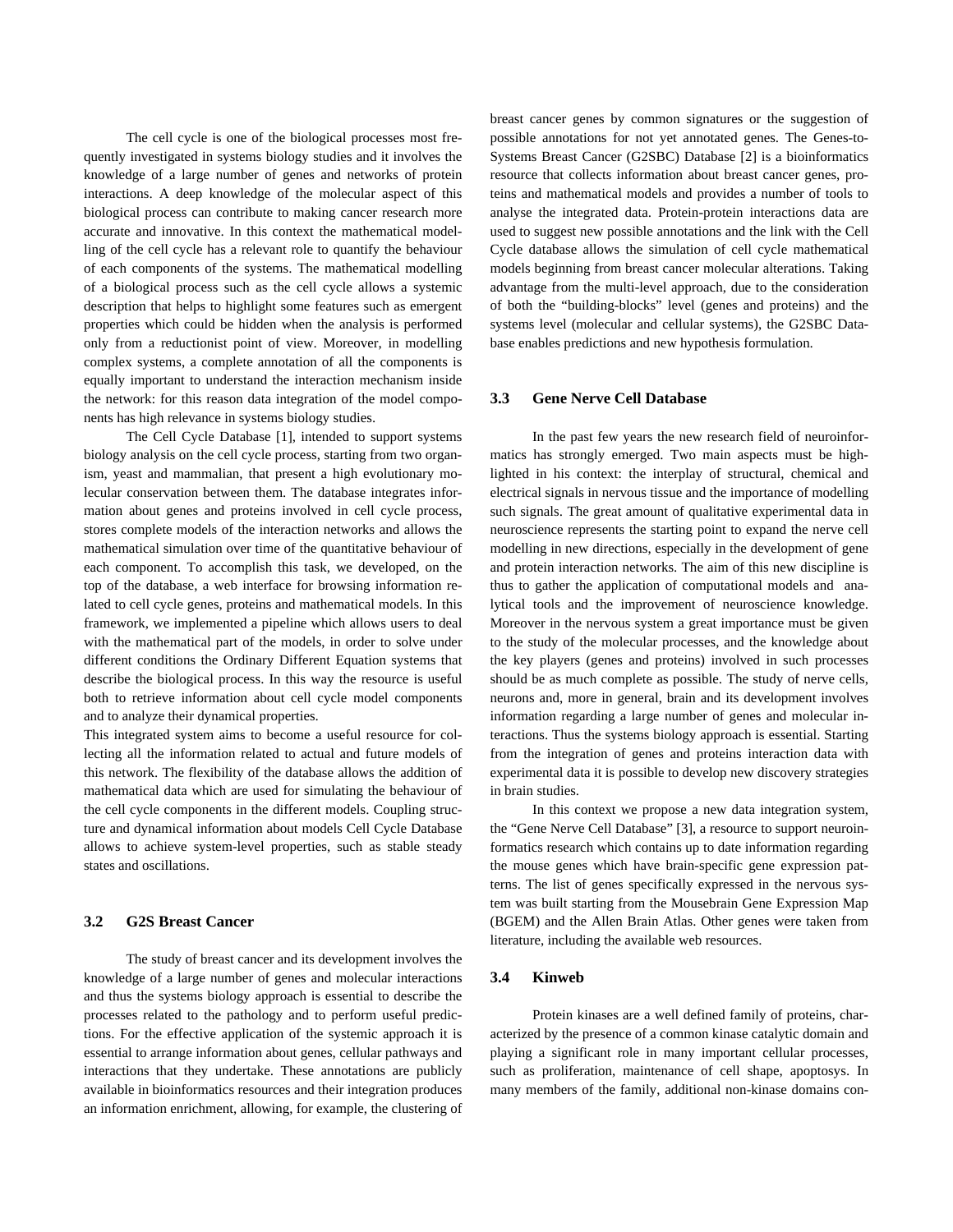tribute to further specialization, resulting in subcellular localization, protein binding and regulation of activity, among others.

About 500 genes encode members of the kinase family in the human genome, and although many of them represent well known genes, a larger number of genes code for proteins of more recent identification, or for unknown proteins identified as kinase only after computational studies.

A systematic in silico study performed on the human genome, led to the identification of 5 genes, on chromosome 1, 11, 13, 15 and 16 respectively, and 1 pseudogene on chromosome X; some of these genes are reported as kinases from NCBI but are absent in other databases, such as KinBase. Comparative analysis of 483 gene regions and subsequent computational analysis, aimed at identifying unannotated exons, indicate that a large number of kinase may code for alternately spliced forms or be incorrectly annotated. An InterProScan automated analysis was perfomed to study domains distribution and combination in the various families. At the same time, other structural features were also added to the annotation process, including the putative presence of transmembrane alpha helices, and the cystein propensity to participate into a disulfide bridge.

The predicted human kinome was extended by identifying both additional genes and potential splice variants, resulting in a varied panorama where functionality may be searched at the gene and protein level. Structural analysis of kinase proteins domains as defined in multiple sources together with transmembrane alpha helices and signal peptide prediction provides hints to function assignment. The results of the human kinome analysis are collected in the KinWeb database [4], available for browsing and searching over the internet, where all results from the comparative analysis and the gene structure annotation are made available, alongside the domain information. The site provides a comprehensive analysis of functional domains of each gene product. For each kinase, Gen-Bank RefSeq and the SwissProt entry names are available along with information about kinase classification (Hanks and Hunter classification). Kinases may be searched by domain combinations and the relative genes may be viewed in a graphic browser at various level of magnification up to gene organization on the full chromosome set.

#### **3.5 ProCMD**

 Activated Protein C (ProC) is an anticoagulant plasma serine protease which also plays an important role in controlling inflammation and cell proliferation. Several mutations of the gene are associated with phenotypic functional deficiency of protein C, and with the risk of developing venous thrombosis. Structure prediction and computational analysis of the mutants have proven to be a valuable aid in understanding the molecular aspects of clinical thrombophilia. A specialized relational database and a search tool for natural mutants of protein C have been built. The database contains 195 entries that include 182 missense and 13 stop mutations. A menu driven search engine allows the user to retrieve stored information for each variant, that include genetic as well as structural data and a multiple alignment highlighting the substituted position. Molecular models of variants can be visualized with interactive tools; PDB coordinates of the models are also available for further analysis. Furthermore, an automatic modelling interface allows the user to generate multiple alignments and 3D models of new variants.

 ProCMD [5] is an up-to-date interactive mutant database that integrates phenotypical descriptions with functional and structural data obtained by computational approaches. It will be useful in the research and clinical fields to help elucidate the chain of events leading from a molecular defect to the related disease.

## **3.6 TMA Rep**

Tissue MicroArray technique is becoming increasingly important in pathology for the validation of experimental data from transcriptomics analysis. This approach produces many images which need to be properly managed, if possible exploiting an infrastructure able to support tissue sharing between institutes. Moreover, the nowadays available frameworks oriented to Tissue MicroArray provide good storage for clinical patients, sample treatments and block constructions information, but their utility is limited by the lack of data integration with bioinformatic approaches.

We propose a Tissue MicroArray web oriented system [6] that supports researchers in managing bio-samples and that, through the use of ontologies, enables tissue sharing in order to promote TMA experiments design and results evaluation. Our system provides ontological description both for describing preanalysis tissue images and for identifying post-process image results, which represents a crucial feature for promoting information exchange. Working on well-defined terms allows to perform queries on web resources for literature articles, in order to integrate both pathology and bioinformatics data.

Through this system, users associate an ontology-based description to each image uploaded into the database and also integrate results with the ontological descriptions of biosequences identified in each tissue. It is even possible to integrate the ontological description provided by the user with a fully compliant gene ontology definition, enabling statistical studies about correlation between the analyzed pathology and the most commonly related biological processes. Finally, the web site embeds a tool oriented to pre-array tissue image analysis, specific for tubular breast cancer affected tissues.

#### **4 CONCLUSION**

 In this paper we present an integrated solution to explore part of the information gained in the field of life science oriented to systems biology. In order to achieve a systemic perspective of a set interesting topics for our group, we come to this integrated portal, SysBio-Gateway, which combines a bioinformatics approach, i.e. data integration using data warehouse approach, application of tools for the data analysis, study of structural modifications - both for genome and proteins -, and systems biology approach, that is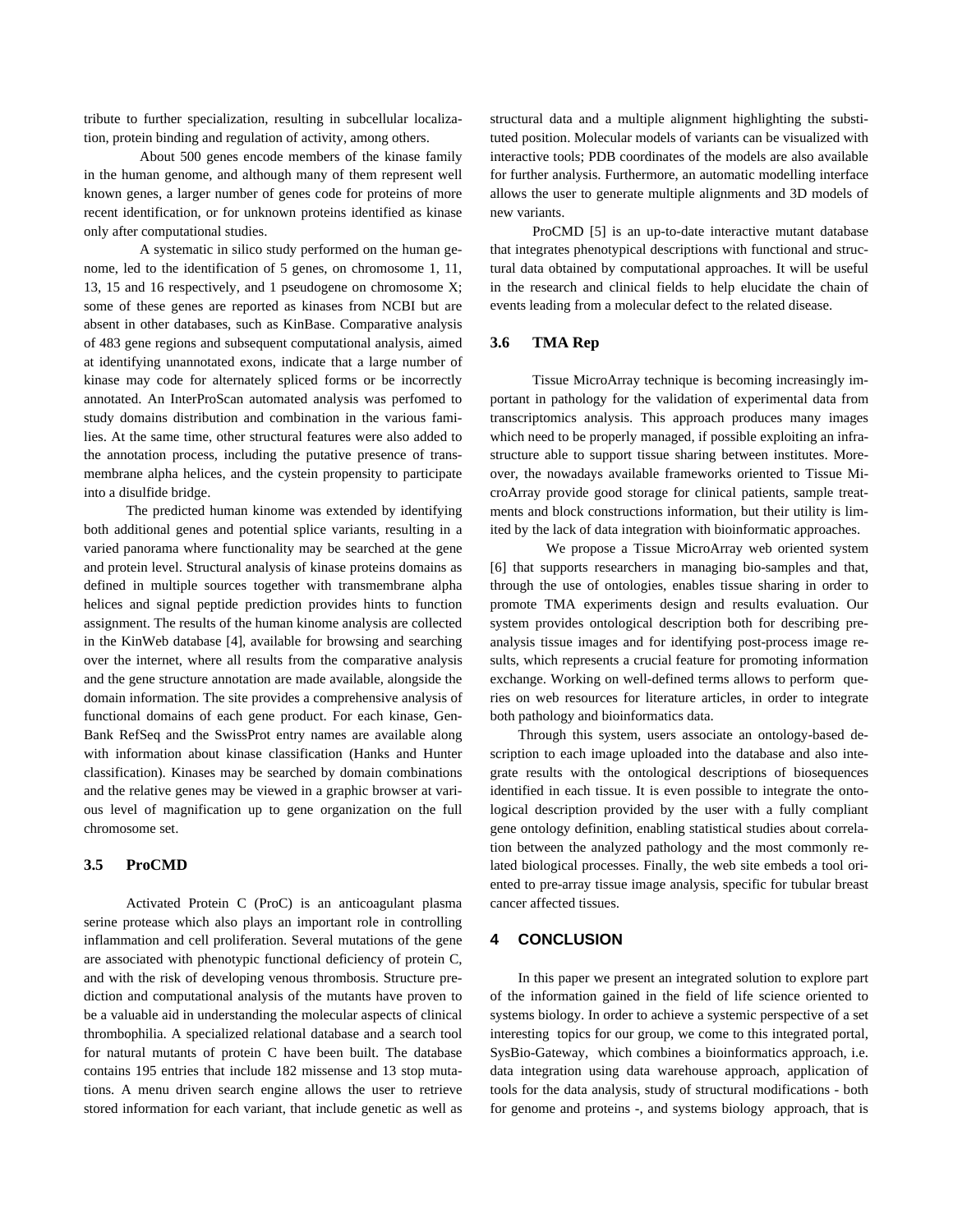the study of protein-protein interaction networks, molecular mathematical models, pathological states, under a systemic point of view.

# **ACKNOWLEDGMENTS**

This work has been supported by the NET2DRUG, EGEE-III, BBMRI, EDGE European projects and by the MIUR FIRB LIT-BIO (RBLA0332RH), ITALBIONET (RBPR05ZK2Z), BIOPOP-GEN (RBIN064YAT), CNR-BIOINFORMATICS initiatives. We also acknowledge the support of the e-Science Institute in Edinburgh.

#### **REFERENCES**

- 1. Alfieri R, Merelli I, Mosca E, Milanesi L. (2008) The cell cycle DB: a systems biology approach to cell cycle analysis *Nucleic Acids Res. 36(Database issue): D641–D645.*
- 2. Mosca E, Alfieri R, Milanesi L, Genes-to-Systems Breast Cancer (G2SBC) Database: a data integration approach for breast cancer research oriented to systems biology, *Sysbiohealth Simposium 2008*,
- 3. Alfieri R, Mosca E, Milanesi L, Gene Nerve Cell DB: a data integration approach for neuroinformatics research oriented to systems biology, Sysbiohealth Simposium 2008, Bologna, 24-25 November 2008
- 4. Milanesi L, Petrillo M, Sepe L, Boccia A, D'Agostino N, Passamano M, Di Nardo S, Tasco G, Casadio R, Paolella G. (2005) Systematic analysis of human kinase genes: a large number of genes and alternative splicing events result in functional and structural diversity. *BMC Bioinformatics. 1;6 Suppl 4:S20.*
- 5. D'Ursi P, Marino F, Caprera A, Milanesi L, Faioni EM, Rovida E. (2007) ProCMD: a database and 3D web resource for protein C mutants. *BMC Bioinformatics. 8;8 Suppl 1:S11*
- 6. Viti F, Merelli I, Caprera A, Lazzari B, Stella A, Milanesi L. (2008) Ontologybased, Tissue MicroArray oriented, image centered tissue bank. *BMC Bioinformatics. 25;9 Suppl 4:S4*